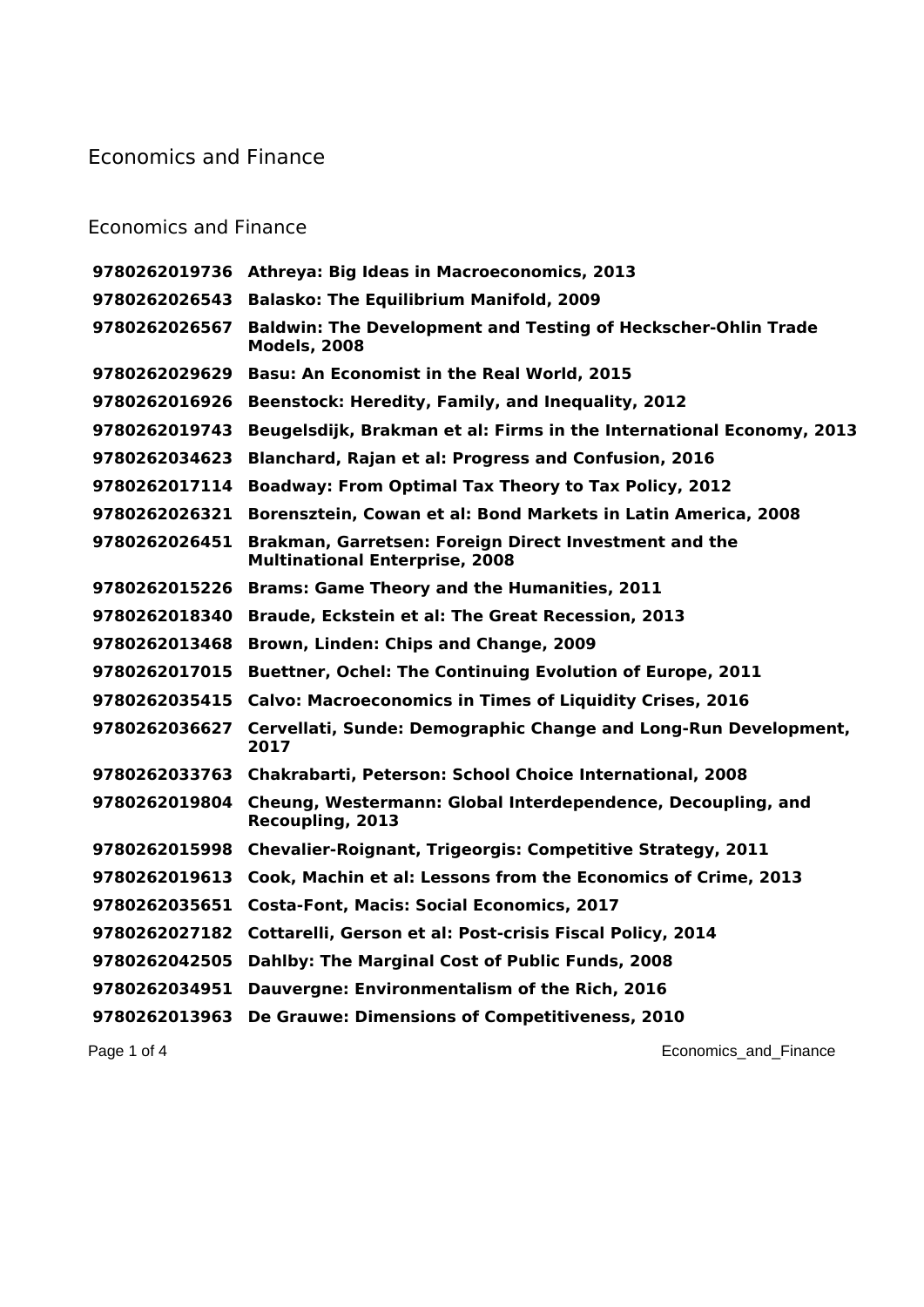| 9780262042543 | Demirguc-Kunt, Kane et al: Deposit Insurance around the World,<br>2008                             |
|---------------|----------------------------------------------------------------------------------------------------|
| 9780262042475 | Diamond, Zodrow: Fundamental Tax Reform, 2008                                                      |
| 9780262028301 | Diamond, Zodrow: Pathways to Fiscal Reform in the United States,<br>2014                           |
| 9780262028622 | <b>Dombalagian: Chasing the Tape, 2015</b>                                                         |
| 9780262062725 | Fenge, de Menil et al: Pension Strategies in Europe and the United<br><b>States, 2008</b>          |
| 9780262013239 | Flinn: The Minimum Wage and Labor Market Outcomes, 2011                                            |
| 9780262028691 | Freixas, Peydró et al: "Systemic Risk, Crises, and Macroprudential<br>Regulation", 2015            |
| 9780262062770 | Frey: Happiness, 2008                                                                              |
| 9780262013635 | Fuhrer, Kodrzycki et al: Understanding Inflation and the Implications<br>for Monetary Policy, 2009 |
| 9780262016377 | Garbade: Birth of a Market, 2012                                                                   |
| 9780262028400 | Gershkov, Moldovanu: Dynamic Allocation and Pricing, 2015                                          |
| 9780262014687 | <b>Ghosal: Reforming Rules and Regulations, 2010</b>                                               |
| 9780262037167 | Ghosh, Ostry et al: Taming the Tide of Capital Flows, 2018                                         |
| 9780262036122 | Giraldeau, Heeb et al: Investors and Exploiters in Ecology and<br>Economics, 2017                  |
| 9780262029285 | Gronwald, Hintermann: Emissions Trading as a Policy Instrument,<br>2015                            |
| 9780262028172 | Gérard, Uebelmesser: The Mobility of Students and the Highly<br><b>Skilled, 2015</b>               |
| 9780262018296 | <b>Haliassos: Financial Innovation, 2013</b>                                                       |
| 9780262014892 | Hamada, Kashyap et al: Japan's Bubble, Deflation, and Long-term<br><b>Stagnation, 2010</b>         |
| 9780262029179 | Hanushek, Woessmann: The Knowledge Capital of Nations, 2015                                        |
| 9780262028356 | Hendry, Doornik: Empirical Model Discovery and Theory Evaluation,<br>2014                          |
| 9780262028899 | Hillebrand, Closson: Energy, Economic Growth, and Geopolitical<br>Futures, 2015                    |
| 9780262013796 | Hogan, Sturzenegger: The Natural Resources Trap, 2010                                              |
| 9780262015783 | Holmstrom, Tirole: Inside and Outside Liquidity, 2011                                              |
| 9780262012690 | Honkapohja, Koskela et al: Economic Prosperity Recaptured, 2009                                    |
| 9780262028042 | Jinnah, Young: Post-Treaty Politics, 2014                                                          |
| Page 2 of 4   | Economics_and_Finance                                                                              |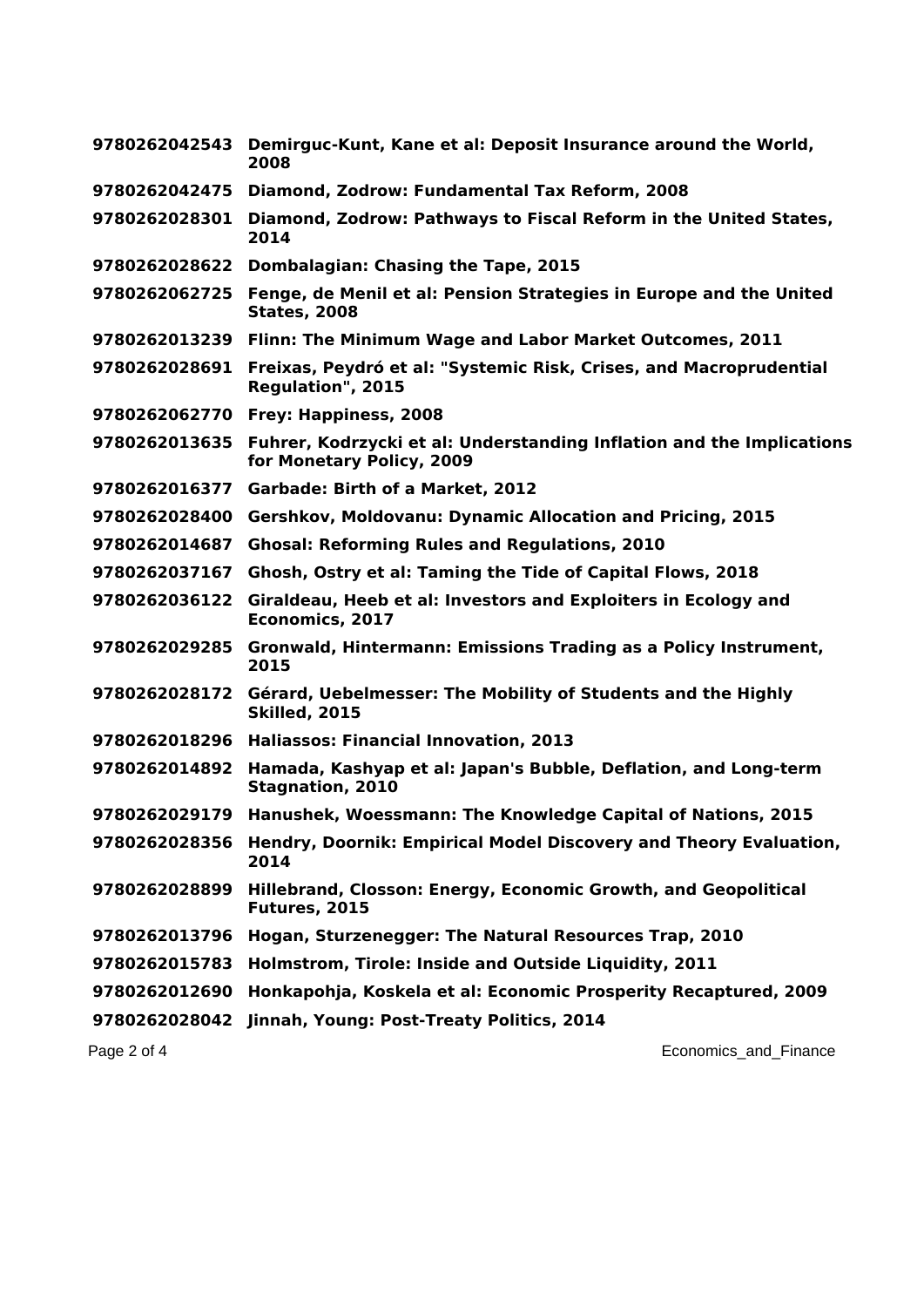| 9780262027090 | Jorgenson, Goettle et al: Double Dividend, 2014                                              |
|---------------|----------------------------------------------------------------------------------------------|
| 9780262013659 | Klein, Shambaugh: Exchange Rate Regimes in the Modern Era, 2009                              |
| 9780262122894 | Lamoreaux, Sokoloff: Financing Innovation in the United States,<br>1870 to the Present, 2007 |
| 9780262035750 | Maurer, Swartz et al: Paid, 2017                                                             |
| 9780262035835 | Meghir, Pissarides et al: Beyond Austerity, 2017                                             |
| 9780262014496 | Mintz, Weichenrieder: The Indirect Side of Direct Investment, 2010                           |
| 9780262140980 | Neck, Sturm: Sustainability of Public Debt, 2008                                             |
| 9780262141024 | Neumark, Wascher: Minimum Wages, 2008                                                        |
| 9780262016285 | Nosal, Rocheteau: Money, Payments, and Liquidity, 2011                                       |
| 9780262026970 | Orléan, DeBevoise: The Empire of Value, 2014                                                 |
| 9780262162494 | Pecchi, Piga: Revisiting Keynes, 2008                                                        |
| 9780262015318 | Phelps, Sinn: Perspectives on the Performance of the Continental<br><b>Economies, 2011</b>   |
| 9780262034449 | Philippopoulos: Public Sector Economics and the Need for Reforms,<br>2016                    |
| 9780262027885 | Pittel, van der Ploeg et al: Climate Policy and Nonrenewable<br>Resources, 2014              |
| 9780262015615 | Porter, Glauber et al: New Directions in Financial Services<br><b>Regulation, 2011</b>       |
| 9780262534246 | <b>Qian: How Reform Worked in China, 2017</b>                                                |
| 9780262028592 | <b>Razin: Understanding Global Crises, 2015</b>                                              |
| 9780262182669 | Reinhart, Vegh et al: Money, Crises, and Transition, 2008                                    |
| 9780262019576 | <b>Schonhardt-Bailey: Deliberating American Monetary Policy, 2013</b>                        |
| 9780262028035 | <b>Schultz: Perspectives on Dodd-Frank and Finance, 2014</b>                                 |
| 9780262034371 | <b>Scott: Connectedness and Contagion, 2016</b>                                              |
| 9780262029797 | <b>Sheffi: The Power of Resilience, 2015</b>                                                 |
| 9780262034630 | Shubik, Smith: The Guidance of an Enterprise Economy, 2016                                   |
| 9780262026727 | Slemrod, Gillitzer: Tax Systems, 2014                                                        |
| 9780262195720 | Sloan, Chepke: Medical Malpractice, 2008                                                     |
| 9780262195775 | Sloan, Kasper: Incentives and Choice in Health Care, 2008                                    |
| 9780262027960 | Spencer, Macpherson: Lives of the Laureates, 2014                                            |
| 9780262028585 | Stigum: Econometrics in a Formal Science of Economics, 2014                                  |
| 9780262034388 | <b>Strober, Donahoe: Sharing the Work, 2016</b>                                              |
|               |                                                                                              |

Page 3 of 4 **Economics\_and\_Finance Page 3 of 4** Economics\_and\_Finance